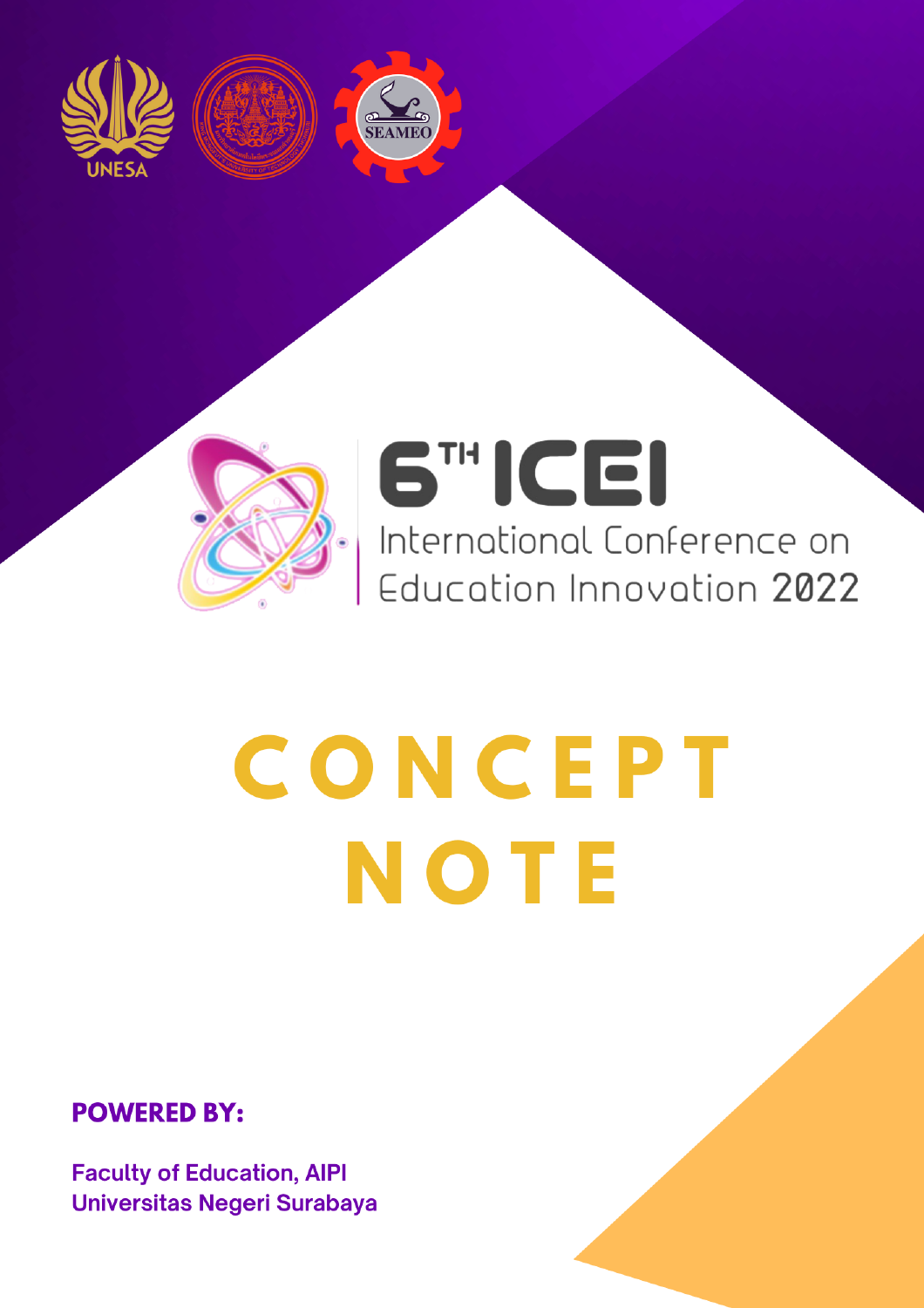# **A. RATIONAL**

Since 2017 International Conference on Education Innovation (ICEI) has brought together thousands of passionate scholars and educators from around the globe to discuss ideas critical to the development of education in ASEAN and beyond, making it one of the most respected, and longest running annual conferences focused on all levels of education in ASEAN. ICEI was the first conference organized by the Faculty of Education, Universitas Negeri Surabaya , in Surabaya 2017, when the precious event was founded. ICEI now has university partners across the globe, and counts some of the world's foremost intellectuals as advisers.

International Conference on Education Innovation (ICEI promotes and facilitates new multifaceted approaches to one of the core issues of our time, namely globalization and its many forms of growth and expansion. Awareness of how it cuts across the world of education, and its subsequent impact on societies, institutions and individuals, is a driving force in educational policies and practices across the globe. The conferences present those taking part with three unique dimensions of experience, encouraging interdisciplinary discussion, facilitating heightened intercultural awareness and promoting international exchange. In short, ICEI's conferences on education are about change, transformation and social justice in the digital era. As ICEI's previous conferences on education have shown, education has the power to transform and change whilst it is also continuously transformed and changed.

In many educational settings and contexts throughout the world, there remains an assumption that teachers are the holders of knowledge which is to be conveyed to students, and that this happens in neutral, impartial and objective ways. However, learning is about making meaning, and learners can experience the same teaching in very different ways. Students (as well as teachers) are part of complex social, cultural, political, ideological and personal circumstances, and current experiences of learning will depend in part on previous ones, as well as on age, gender, social class, culture, ethnicity, varying abilities and more. ICEI has several annual conferences on education, exploring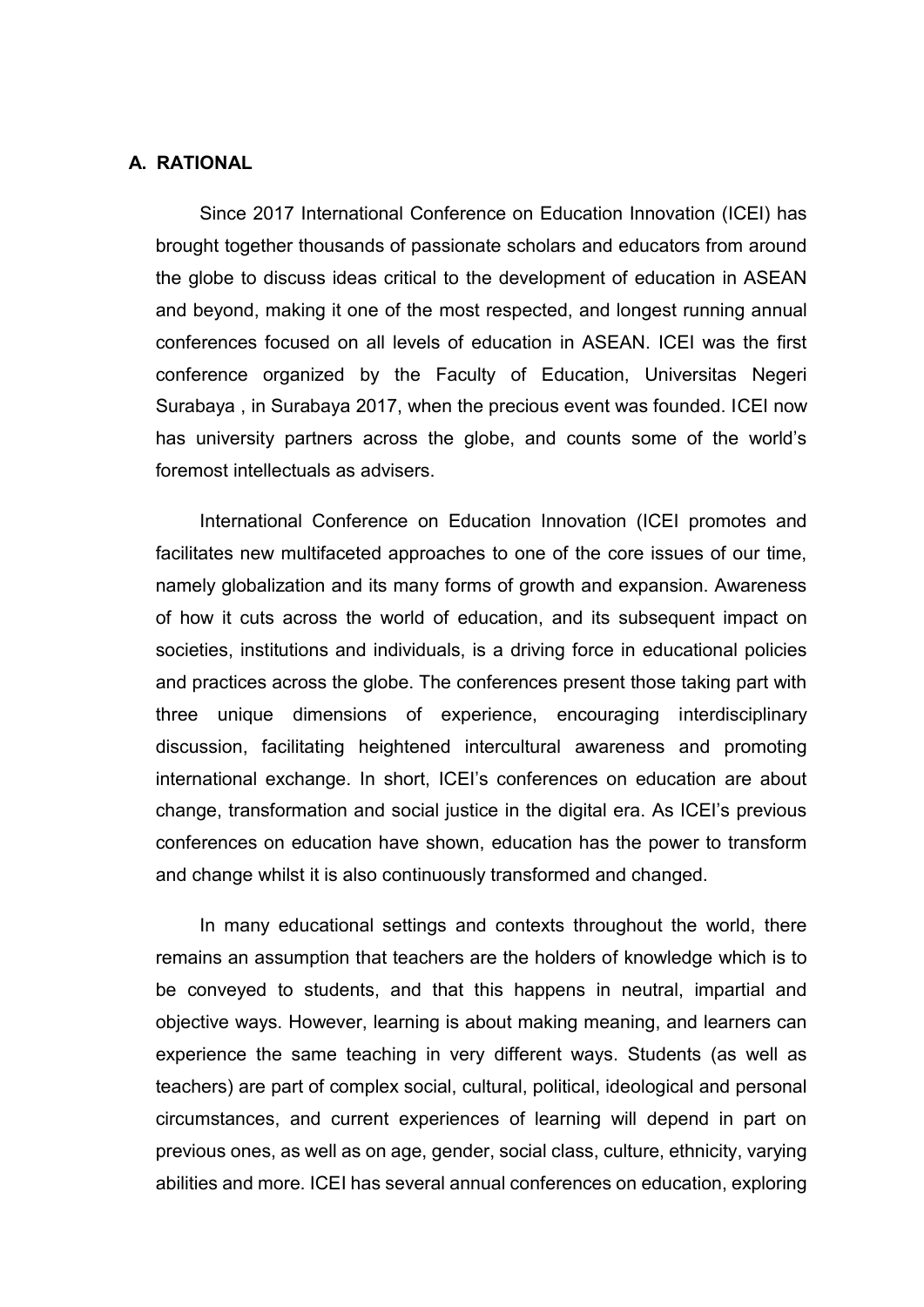common themes in different ways to develop a shared research agenda that develops interdisciplinary discussion, heightens intercultural awareness and promotes international exchange.

In the upcoming event, the 6<sup>th</sup> International Conference on Education Innovation (ICEI) 2022 is organized by Universitas Negeri Surabaya, will be held on September 10<sup>th</sup>, 2022 in Surabaya, Indonesia. Due to Covid-19 pandemic, the  $6<sup>th</sup>$  ICEI will be conducted online (Virtual Conference), because our keynote speakers and participants' safety is the priority. ICEI 2022 has affiliate with King Mongkut's University of Technology North Bangkok, Thailand and will be process for the SEAMEO Secretariat, Bangkok, Thailand. Increasing the quality of publication as the grant for reputation of higher education, we have collaborated with some journals from Indonesia and overseas (Shown in Part C). ICEI committed to keep in excellent quality in science and education be one step ahead as Unesa's slogan

Since its founding in 2016, ICEI has brought people and ideas together in a variety of events and platforms to promote and celebrate interdisciplinary study focused on education and innovation. During the pandemic, ICEI continues to engage in many cross-sectoral researches across the world, including those engaging leading universities, Non-Government Organization and Industry World. Most educators have learned that resiliency is one of the key points to keep the optimism in managing and carrying out the teaching-learning process during the crisis. The global pandemic challenge has been inspiring for the future innovation and resiliency in education to encourage academics and scholars to meet and exchange ideas and views in an international forum stimulating respectful dialogue. This event will afford an exceptional opportunity for renewing old acquaintances, making new contacts, networking and collaboration, and facilitating partnerships across national and disciplinary borders.

ICEI 2022 platform facilitates discussion around specific subject areas, with the goal of generating new knowledge and understanding, forging and expanding new international, intercultural and interdisciplinary research networks and partnerships.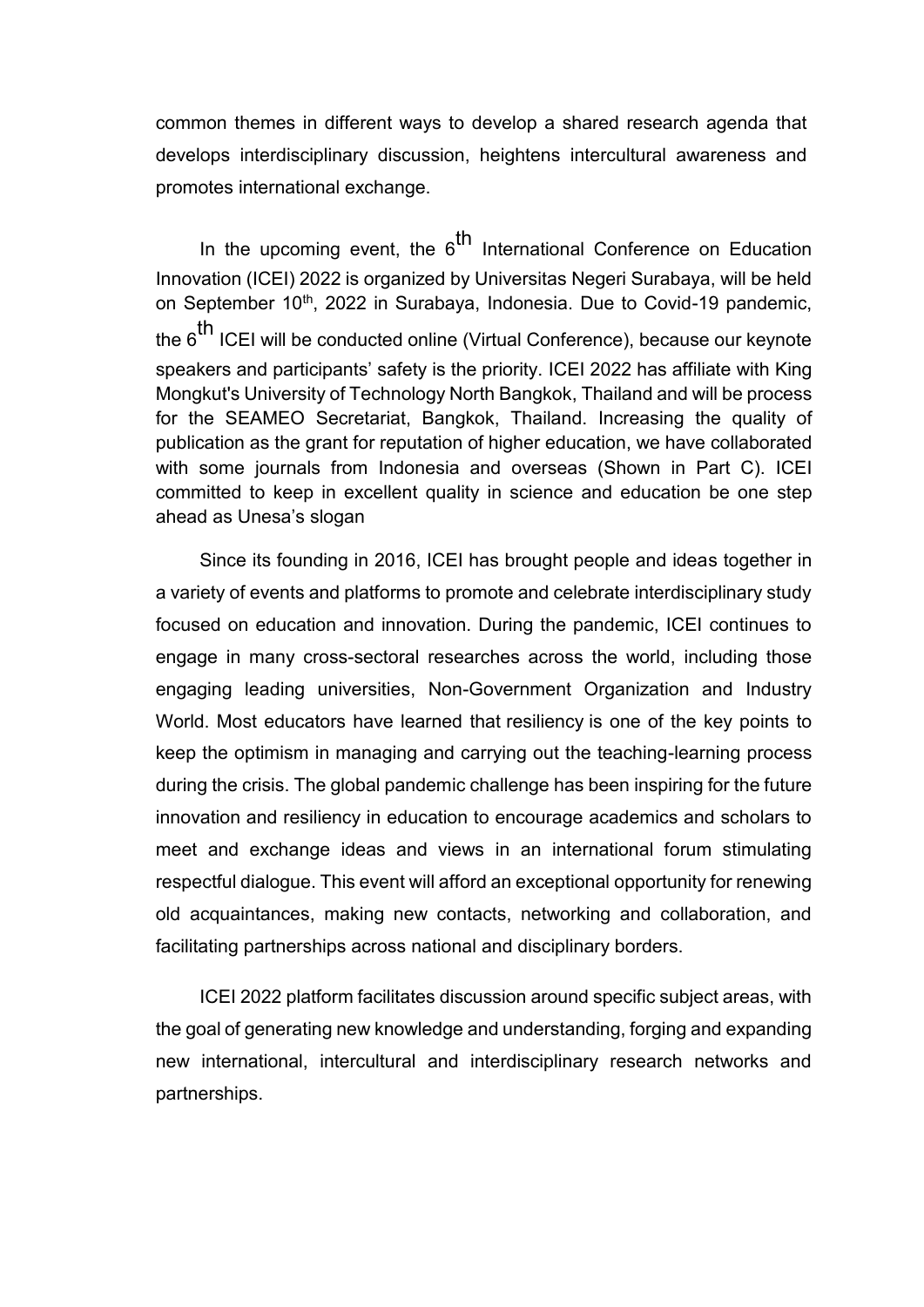# **B. AIM and SCOPE**

The term "education" includes special needs education, non-curricular education, early childhood education, K-12 classrooms, and higher education, as well as education in general.

# Area of Focus

- 1. Character-building in Education
- 2. Holistic Education, Learner-centered Education
- 3. Transformation in/for the New Curriculum Kurikulum Merdeka Belajar
- 4. Pedagogy, Andragogy, and Heutagogy
- 5. Multidisciplinary Paradigms in Educational Sciences (Educational Psychology, Educational Philosophy, etc)
- 6. Multicultural Education
- 7. Inclusive Education
- 8. Professional Development (for teachers/lecturers)
- 9. Innovation on Curriculum, Teaching-learning Process, and (assistive) Technology in Education
- 10. Issues in Educational Sciences including Disability in Education
- 11. Managing Education in the Digital Era
- 12. Quality Assurance in Education
- 13. Resiliency and Psychological Wellbeing in Education

# **C. OUTPUT of CONFERENCE**

The current ICEI 2022 has target output for Journal Publishing. It has divided as the criteria as following:

- 1. Atlantis Press (AP; indexed by Web of Science)
- 2. CRC Press (Indexed by SCI)
- 3. Journal of Inclusive Education, Indexed by Sinta 4 (Science and Technology Index by Indonesian Ministry of education, Culture, research and technology)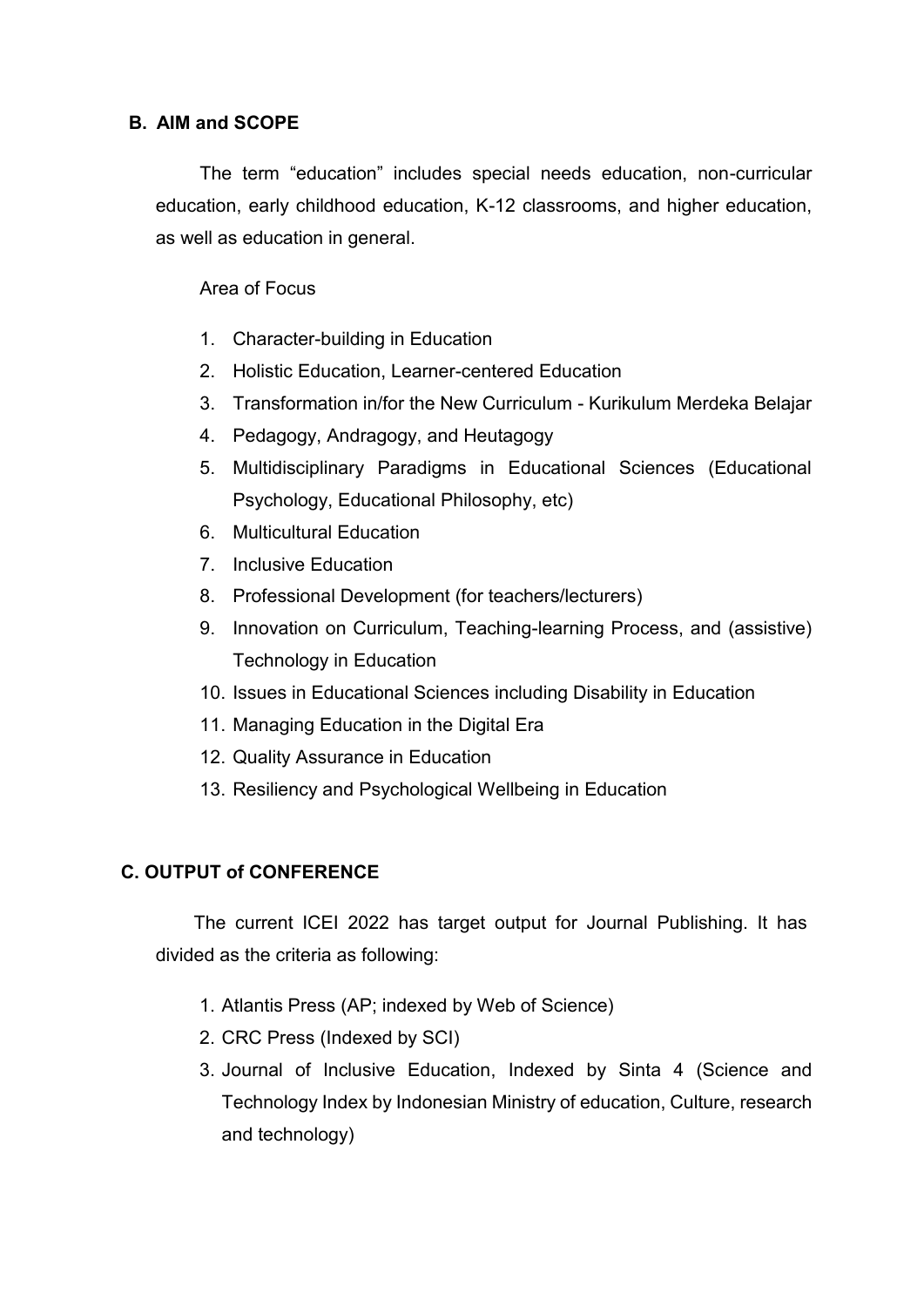- 4. Journal of Educational Management Dynamics, Indexed by Sinta 4 (Science and Technology Index by Indonesian Ministry of education, Culture, research and technology)
- 5. Journal of Education: Theory and Practice, Indexed by Sinta 4 (Science and Technology Index by Indonesian Ministry of education, Culture, research and technology)
- 6. Journal of Psychology: Theory and Applied, Indexed by Sinta 3 (Science and Technology Index by Indonesian Ministry of education, Culture, research and technology)
- 7. Journal of OBSESI, Indexed by Sinta 2 (Science and Technology Index by Indonesian Ministry of education, Culture, research and technology)
- 8. The Journal of Industrial Technology, Indexed by TCI (Thai Journal Citation Index Centre)
- 9. Journal of Southeast Asian Education, SEAMEO Secretariat (to be confirmed)

# **D. VENUE**

This Conference will be held through Hybrid setting using an online platform using ZOOM Meeting and WhatsApp Group as well as on-site for the committee (SENATE Room at Faculty of Education, UNESA).

# **E. PRESTIGIOUS SPEAKER of CONFERENCE**

Based on the committee policy and partner advisement, the current ICEI would be guided by four outstanding speakers who come from different countries and institutions:

**1. Prof. Dr. Han Buxin**

Institute of Psychology, Chinese Academy of Sciences, China

- **2. Prof. Susan Ledger** School of Education, Murdoch University, Australia
- **3. Dr. Richard Ferdig**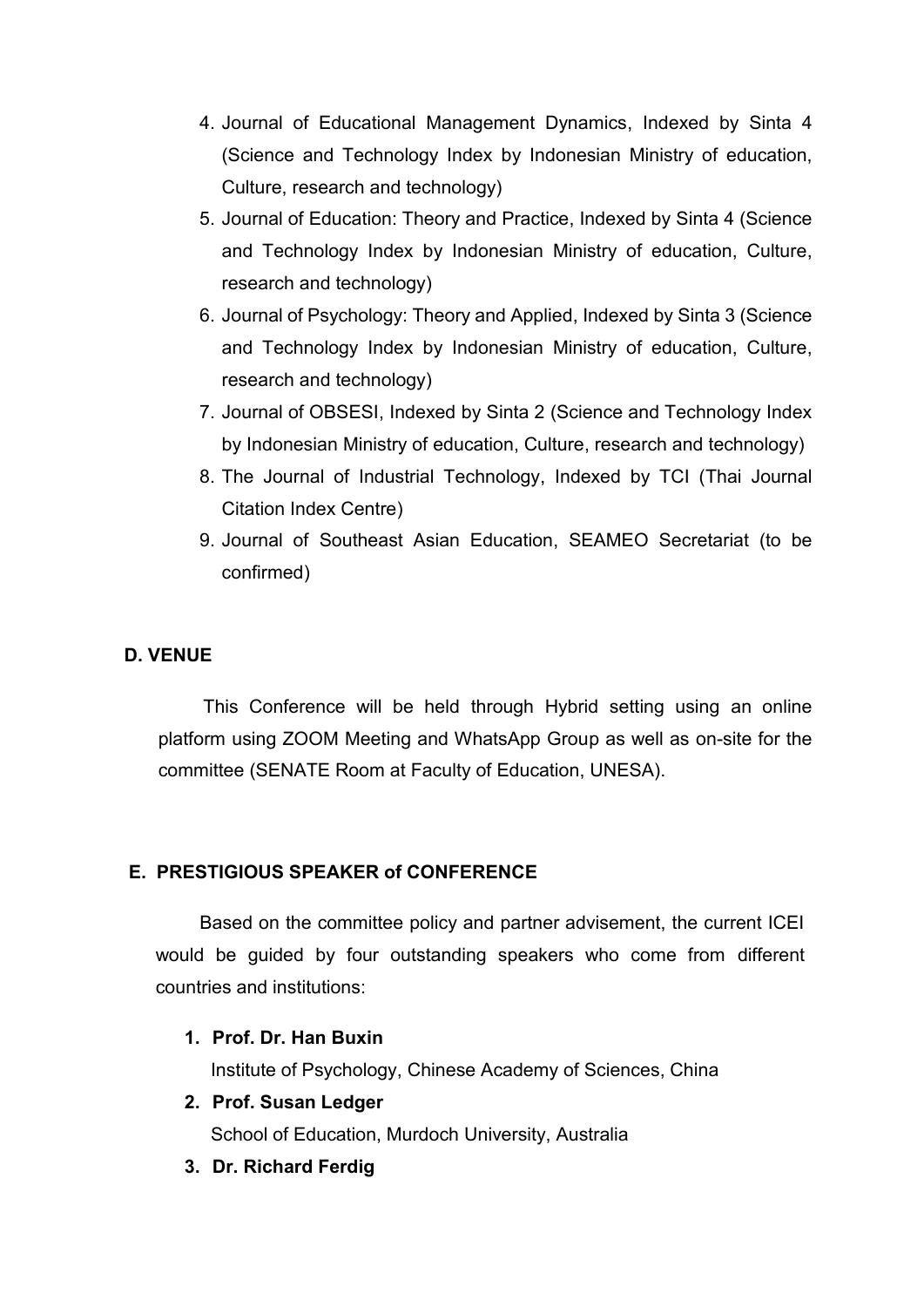Professor of Educational Technology Kent State University

**4. Prof. Dr. Mustaji, M.Pd.**

Department of Educational Technology, Faculty of Education State University of Surabaya, Indonesia

**5. Assoc. Prof. Dr Chedthawit Poompipatpong,** 

Associate Dean for Research & Innovation Promotion, CIT, KMUTNB, Thailand (Invited Speaker)

**6. Badrus Sholeh, MA., Ph.D,** 

Atase Pendidikan dan Kebudayaan KBRI Riyadh 2021-2024 (Invited Speaker)

# **F. PARTICIPANT**

The ICEI has participants around the world, on the other hand we focused on ASEAN and Beyond researcher, academician, or practitioner.

# **G. TIMELINE**

The timeline and important dates would apply as following table

| <b>Full Paper Submission (Deadline</b><br>Extension) | May 22nd, 2022       |
|------------------------------------------------------|----------------------|
| Notification of full paper submission                | July 15th, 2022      |
| Final full<br>paper (camera-ready<br>version)        | July 26th, 2022      |
| <b>Registration Deadline</b>                         | August 4th, 2022     |
| <b>Virtual Conference Presentation</b>               | September 10th, 2022 |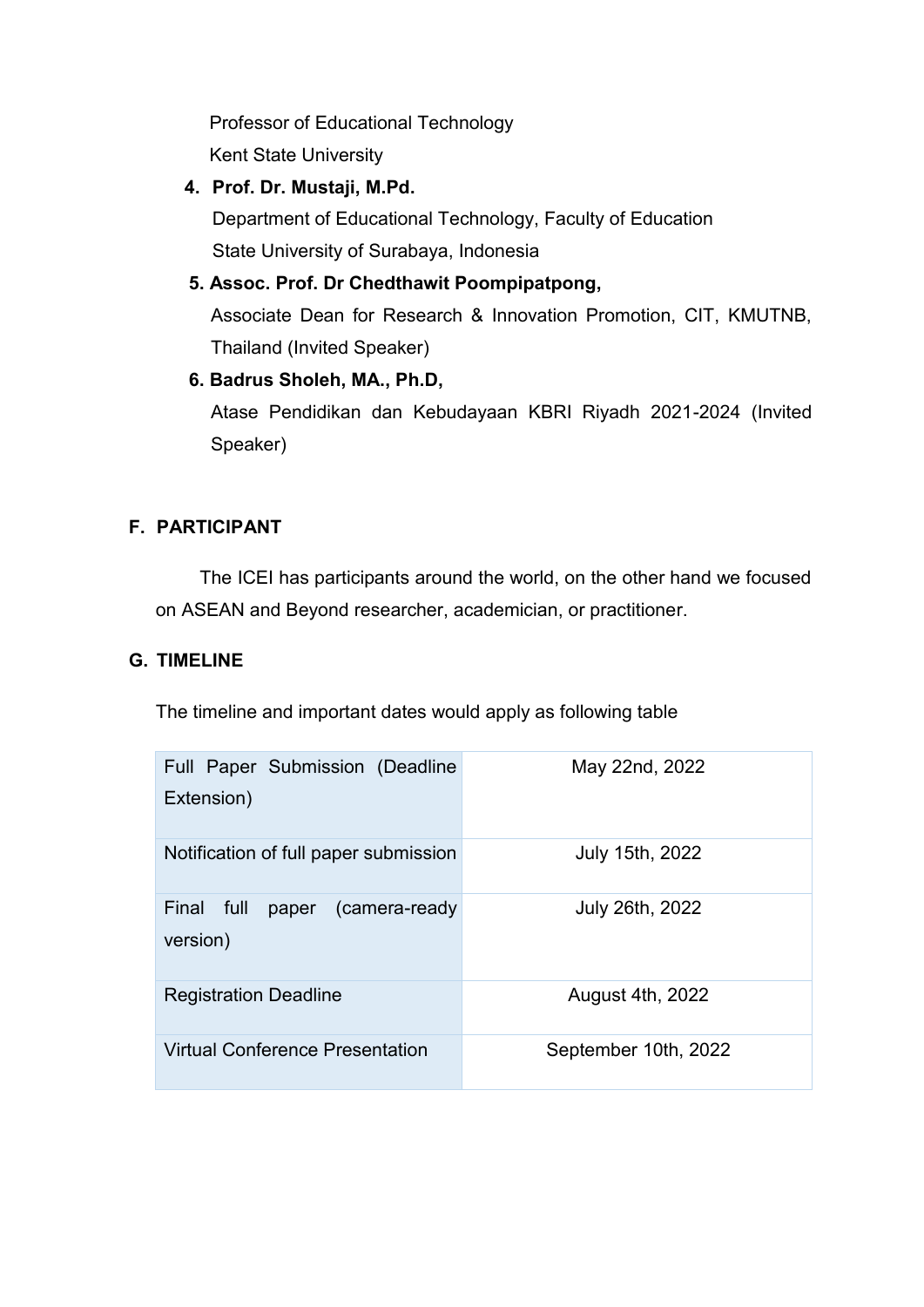# **H. ICEI FEE**

The ICEI fee has been divided into two categories such as Indonesian and international participants. For more details the following table would be explained.

| <b>Indonesian</b><br><b>Presenter</b> | <b>Conference Fee</b> | <b>AP Publication</b><br>Fee | <b>CRC Publication</b><br>Fee |
|---------------------------------------|-----------------------|------------------------------|-------------------------------|
| Regular                               | Rp 750.000            | Rp 2.000.000                 | Rp. 2.500.000                 |
| <b>Early Bird</b>                     | Rp.500.000            | Rp 2.000.000                 | Rp. 2.500.000                 |
| <b>Student</b>                        | Rp 350.000            | Rp 2.000.000                 | Rp. 2.500.000                 |
| <b>Passive Participant</b>            | Rp. 100.000           |                              |                               |
| <b>International</b>                  |                       | <b>AP Publication</b>        | <b>CRC Publication</b>        |
| <b>Presenter</b>                      | <b>Conference Fee</b> | Fee                          | Fee                           |
| Regular                               | \$75                  | \$140                        | \$175                         |
| <b>Early Bird</b>                     | \$50                  | \$140                        | \$175                         |
| <b>Student</b>                        | \$35                  | \$140                        | \$175                         |

## **I. SPONSORSHIP**

Since its founding in 2016, ICEI has brought people and ideas together in a variety of events and platforms to promote and celebrate interdisciplinary study focused on education and innovation. During the pandemic, ICEI continues to engage in many cross-sectoral researches across the world, including those engaging leading universities, Non-Government Organization and Industry World. This year, we invite you to support our members and beyond by showcasing products or services at our conference. If your organization's objectives are to stay top of mind, continue to expand your reach, share the latest in technologies and services, generate new business leads and communicate and engage with one another, then we hope to see you this year.

Major sponsors receive prominent recognition online, in print and on-site. There are three main categories of general sponsorships available alongside additional, extra opportunities to get involved. Each of them provides your organisation with significant visibility.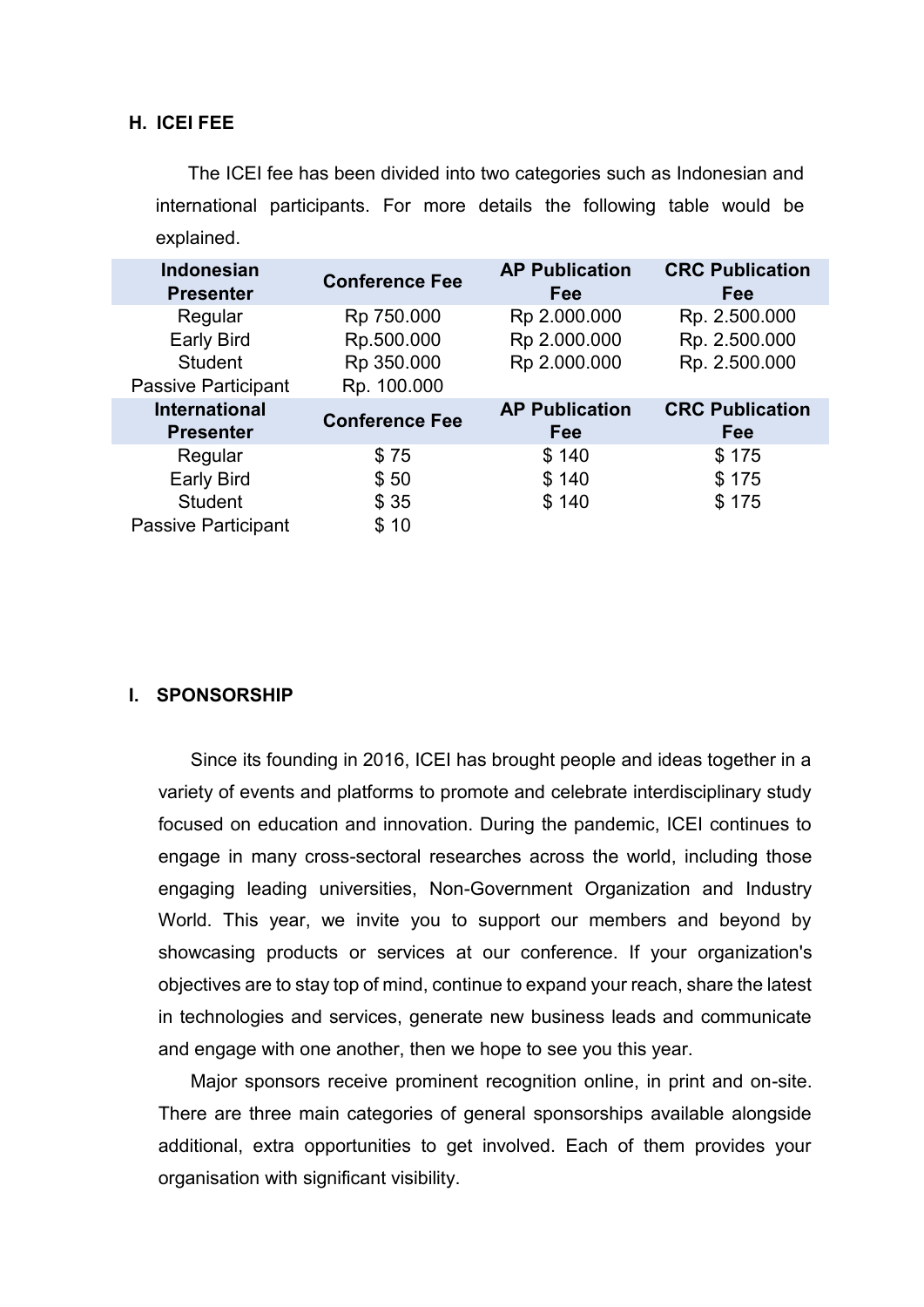| <b>Platinum Sponsor</b> | A slot as Invited Speaker to The 6th ICEI 2022                                                                                           |
|-------------------------|------------------------------------------------------------------------------------------------------------------------------------------|
| (price)                 | All-access passes to Private Symposium<br>■                                                                                              |
|                         | Unlimited number of special 20% discounted<br>■<br>tickets for its clients and guests                                                    |
|                         | Dedicated webpage presenting the sponsor on the<br>$\blacksquare$<br>event's website                                                     |
|                         | Pre and post-mailing to the opt-in delegate list.                                                                                        |
|                         | Company name displayed in background slides<br>п<br>and on the website                                                                   |
|                         | Dedicated promotional post on social media<br>п                                                                                          |
| <b>Gold Sponsor</b>     | All-access passes to private symposium<br>п                                                                                              |
| (price)                 | Company name displayed in background slides<br>п<br>and on the website                                                                   |
|                         | Dedicated webpage presenting the sponsor on the<br>п<br>event's website                                                                  |
|                         | Pre/post-mailing to the opt-in delegate list                                                                                             |
|                         | Access to the marketing materials for sponsors<br>$\blacksquare$                                                                         |
|                         | Dedicated promotional post on social media<br>п                                                                                          |
| <b>Silver Sponsor</b>   | All-access passes to all private symposium<br>п                                                                                          |
| (price)                 | Pre/post-mailing to the opt-in delegate list<br>■<br>Company name displayed in background slides<br>$\blacksquare$<br>and on the website |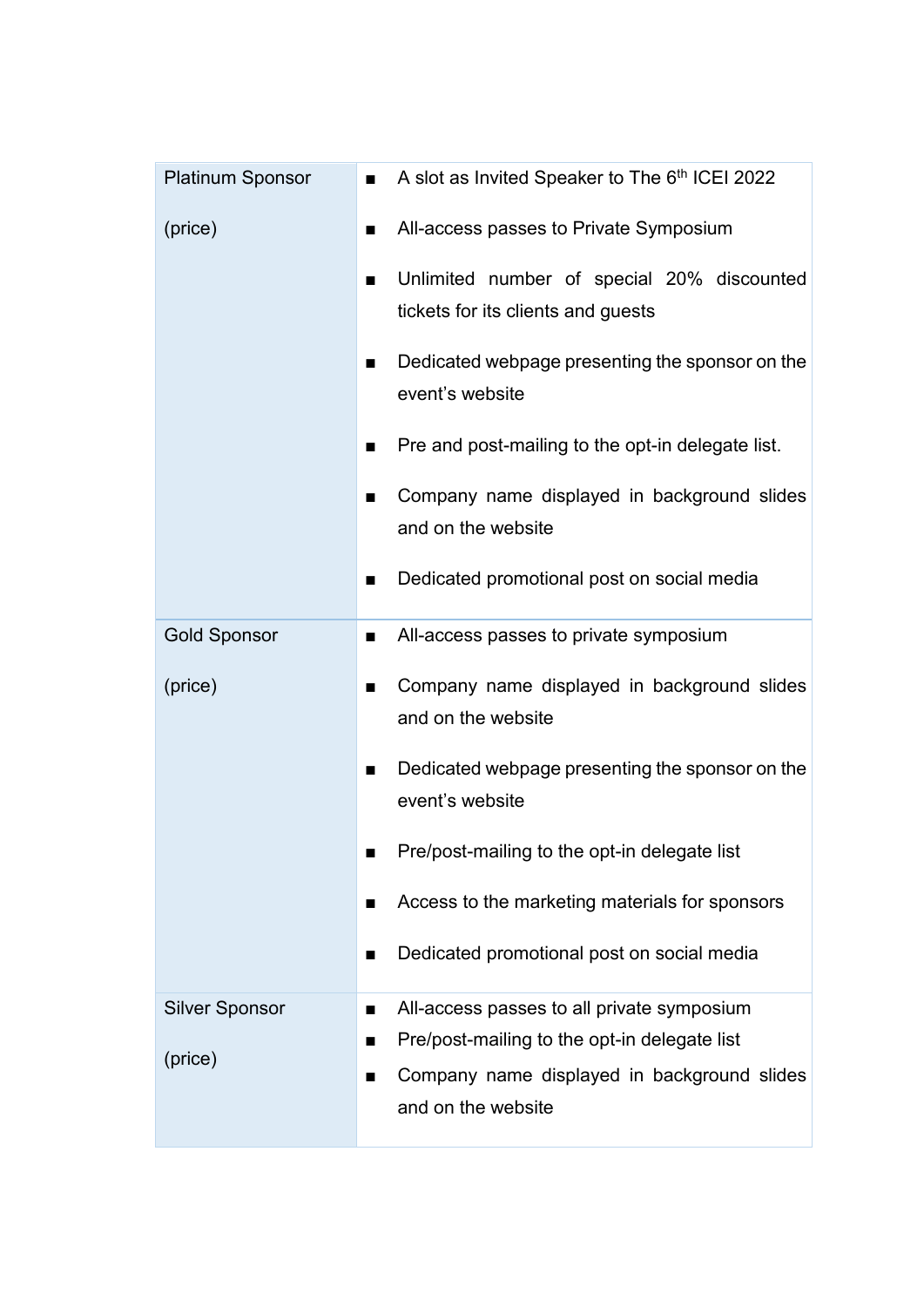ICEI 2022 likes to work with its sponsors to understand your objectives and help you to leverage your sponsorship investment. We welcome potential discussion and negotiations in order to find the best possible solutions for your company. If this is of interest please reach out to (link sponsorship).

| <b>INVESTMENT</b><br><b>IMPACT</b>   | <b>FOR YOUR</b><br><b>ORGANIZATION</b>                                                                                                                            | <b>FOR THE ICEI SECTOR</b>                                                                                                                                                   |
|--------------------------------------|-------------------------------------------------------------------------------------------------------------------------------------------------------------------|------------------------------------------------------------------------------------------------------------------------------------------------------------------------------|
| <b>NETWORKING</b>                    | Engage, connect, build<br>relationships and be seen as<br>a thought leader-access an<br>estimated 400 ICEI<br>practitioners across<br>Indonesia and International | Engage, connect, build<br>relationships and be seen<br>as a thought leader-<br>access an estimated 400<br><b>ICEI</b> practitioners across<br>Indonesia and<br>International |
| <b>BRAND EXPOSURE</b>                | <b>Enhance brand awareness-</b><br>partnering with our<br>conference will optimize<br>your brands' visibility                                                     | Investment in activities<br>which support the<br>advancement of public<br>engagement                                                                                         |
| <b>COMMUNITY</b>                     | Strengthening your<br>connection to a community<br>of ICEI practitioners<br>throughout Indonesia and<br>International                                             | Strengthening your<br>connection to a<br>community of ICEI<br>practitioners throughout<br>Indonesia and<br>International                                                     |
| <b>ENGAGEMENT</b><br><b>BENEFITS</b> | Meeting with leading ICEI<br>practitioners to renew and<br>develop professional and<br>personal connections while<br>driving sales and generating<br>leads        | Meeting of the minds,<br>sharing expertise,<br>updating contacts and<br>developing new<br>relationships in industry                                                          |